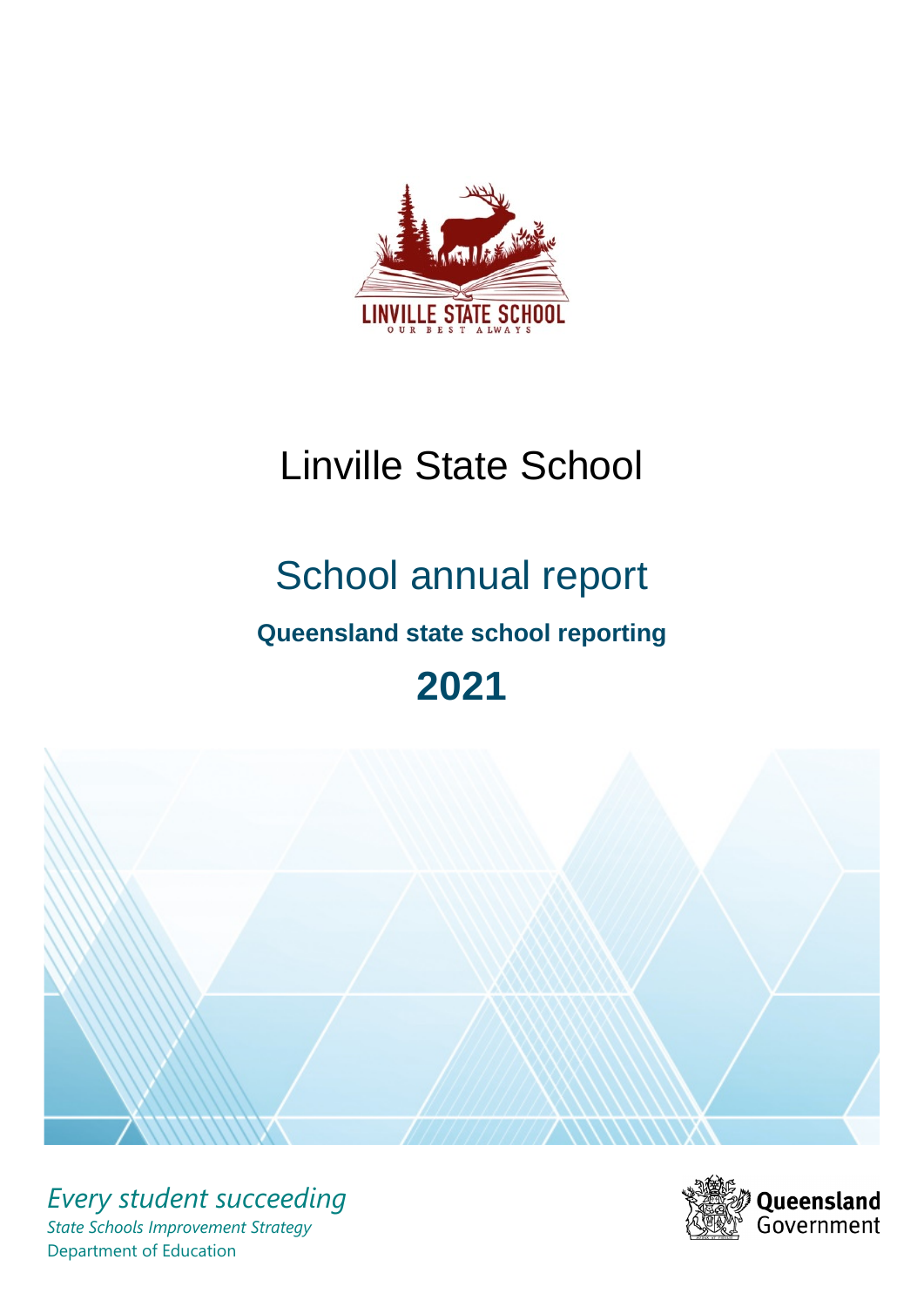**OFFICIAL – Public** Published as information source only. Public information used to create this report may not appear in this format in the public domain Please refer to disclaimer information.

#### **Contact details**

| <b>Postal Address</b> | GLR 9988 Linville SS & Residence 1 15<br>Wells St (George St) Linville Somerset<br>Region 4306 |
|-----------------------|------------------------------------------------------------------------------------------------|
| <b>Phone</b>          | (07) 5424 7201                                                                                 |
| Fax                   | (07) 5424 7144                                                                                 |
| Email                 | principal@linvilless.eq.edu.au                                                                 |
| Website               | https://linvilless.eq.edu.au                                                                   |

#### **Disclaimer**

The materials presented in this report are distributed by the Department of Education (the department) as an information source only.

The information and data in this report is subject to change without notice.

The department makes no statements, representations, or warranties about the accuracy or completeness of, and you should not rely on, any information contained in this report.

The department disclaim all responsibility and all liability (including without limitation, liability in negligence) for all expenses, losses, damages and costs you might incur as a<br>result of the information in this report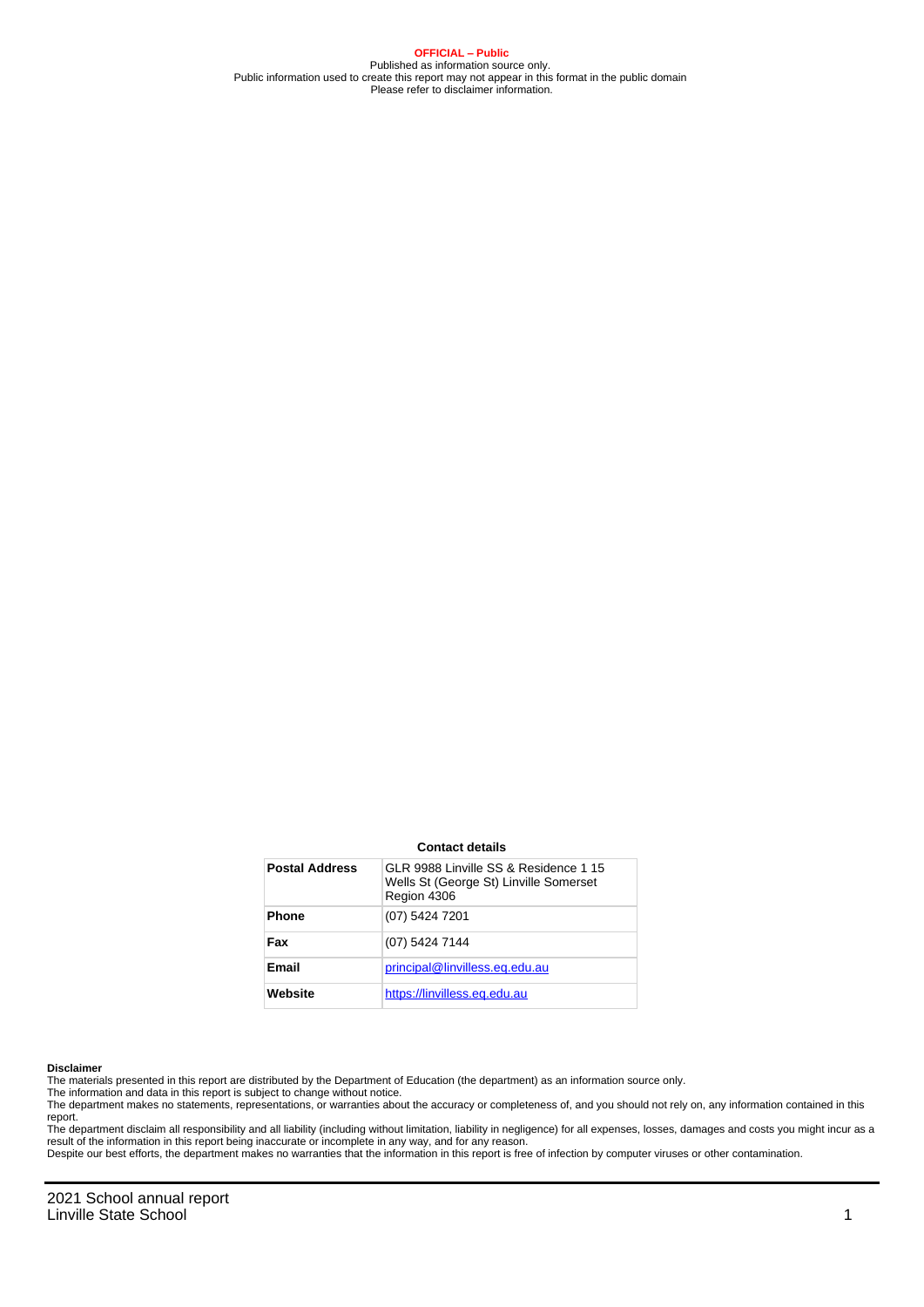| School context                   |                                                                                                                                                                                              |
|----------------------------------|----------------------------------------------------------------------------------------------------------------------------------------------------------------------------------------------|
| Coeducational or single sex      | Coeducational                                                                                                                                                                                |
| <b>Independent Public School</b> | No.                                                                                                                                                                                          |
| Year levels offered in 2021      | Prep Year - Year 6                                                                                                                                                                           |
| Webpages                         | Additional information about Queensland state schools is located on the:<br>My School website<br>Queensland Government data website<br>Queensland Government schools directory website.<br>٠ |

# **Characteristics of the student body**

## **Student enrolments**

## **Table 1: Student enrolments by year level**

|                   | February       |                |      | <b>August</b>  |      |      |  |
|-------------------|----------------|----------------|------|----------------|------|------|--|
| <b>Year Level</b> | 2019           | 2020           | 2021 | 2019           | 2020 | 2021 |  |
| <b>Prep Year</b>  | 1              |                | 2    |                |      | 3    |  |
| Year 1            | $\overline{4}$ |                | 1    | 5              | 1    |      |  |
| Year 2            |                | 4              | 1    |                | 5    | 1    |  |
| Year <sub>3</sub> | 7              | 1              | 4    | 6              | 1    | 4    |  |
| Year 4            | $\overline{2}$ | 5              | 1    | $\overline{2}$ | 5    | 1    |  |
| Year 5            | 6              | $\overline{2}$ | 3    | 6              | 3    | 2    |  |
| Year <sub>6</sub> | 3              | 5              | 3    | 3              | 5    | 2    |  |
| <b>Total</b>      | 23             | 18             | 15   | 22             | 21   | 14   |  |

Notes

1. Student counts include headcount of all full- and part-time students at the school.

## **Average class sizes**

## **Table 2: Average class size information for each phase of schooling**

| <b>Year Levels</b> | 2019 | 2020 | 2021 |
|--------------------|------|------|------|
| Prep – Year 3      | つつ   | 21   | 14   |
| Year 4 – Year 6    |      |      |      |

Notes

1. Classes are measured against the target of 25 students per teacher in Prep to Year 3 and Years 11 to 12, and target of 28 students per teacher in Years 4 to 10. Where composite classes exist across cohorts (e.g. Year 3/4) the class size targets would be the lower cohort target.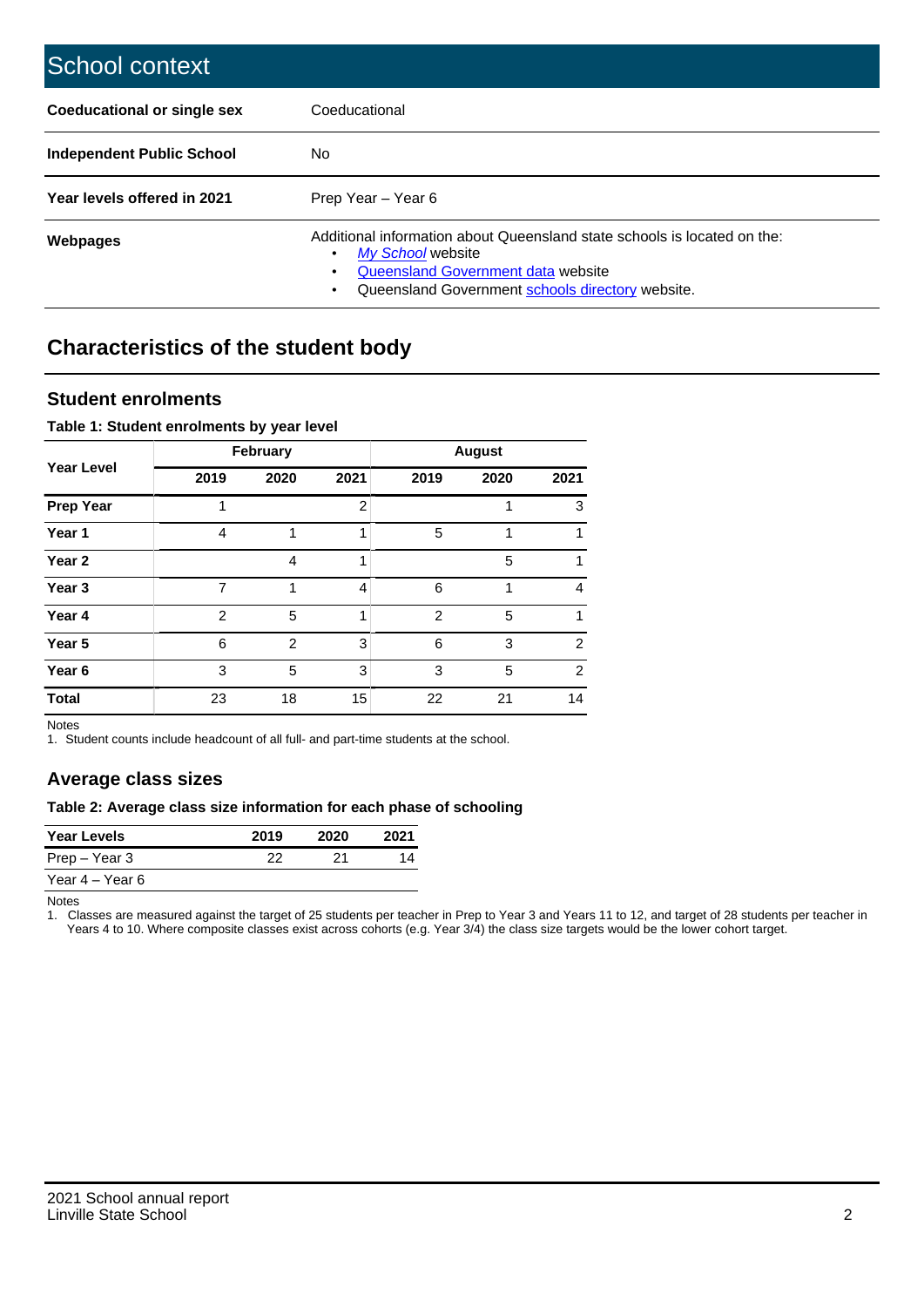## **Respectful relationships education**

To support students' learning, health and wellbeing all state schools are required to implement respectful relationships education through the Prep to Year 10 Australian Curriculum: Health and Physical Education and/or through school pastoral care programs across Prep to Year 12.

## **Parent, student and staff satisfaction**

Tables 3–5 show selected items from the Parent/Caregiver, Student and Staff School Opinion Surveys. In response to the COVID-19 health emergency, the annual school opinion surveys of students, teachers and staff were not administered in 2020. A new time series started in 2021 and data from this collection is not considered directly comparable with earlier collections due to significant methodology changes.

For state level information go to the **[School Opinion Survey](https://qed.qld.gov.au/publications/reports/statistics/schooling/schools/schoolopinionsurvey) webpage**.

### **Table 3: Parent/Caregiver Survey**

| Percentage of parents/caregivers who agree <sup>1</sup> that:                                               | 2019   | 2020 | 2021   |
|-------------------------------------------------------------------------------------------------------------|--------|------|--------|
| This is a good school.                                                                                      | 75.0%  |      | 100.0% |
| My child likes being at this school. <sup>2</sup>                                                           | 100.0% |      | 100.0% |
| My child feels safe at this school. <sup>2</sup>                                                            | 100.0% |      | 100.0% |
| My child's learning needs are being met at this school. <sup>2</sup>                                        | 100.0% |      | 85.7%  |
| My child is making good progress at this school. <sup>2</sup>                                               | 75.0%  |      | 100.0% |
| Teachers at this school expect my child to do his or her best. <sup>2</sup>                                 | 100.0% |      | 100.0% |
| Teachers at this school provide my child with useful feedback about his or her school<br>work. <sup>2</sup> | 100.0% |      | 100.0% |
| Teachers at this school motivate my child to learn. <sup>2</sup>                                            | 100.0% |      | 100.0% |
| Teachers at this school treat students fairly. <sup>2</sup>                                                 | 100.0% |      | 100.0% |
| I can talk to my child's teachers about my concerns. <sup>2</sup>                                           | 100.0% |      | 100.0% |
| This school works with me to support my child's learning. <sup>2</sup>                                      | 100.0% |      | 100.0% |
| This school takes parents' opinions seriously. <sup>2</sup>                                                 | 75.0%  |      | 100.0% |
| Student behaviour is well managed at this school. <sup>2</sup>                                              | 75.0%  |      | 100.0% |
| This school looks for ways to improve. <sup>2</sup>                                                         | 75.0%  |      | 100.0% |
| This school is well maintained. <sup>2</sup>                                                                | 100.0% |      | 100.0% |

Notes

1. Agree represents the percentage of respondents who Somewhat Agree, Agree or Strongly Agree with the statement.

2. Nationally agreed parents/caregiver items.

3. DW = Data withheld to ensure confidentiality.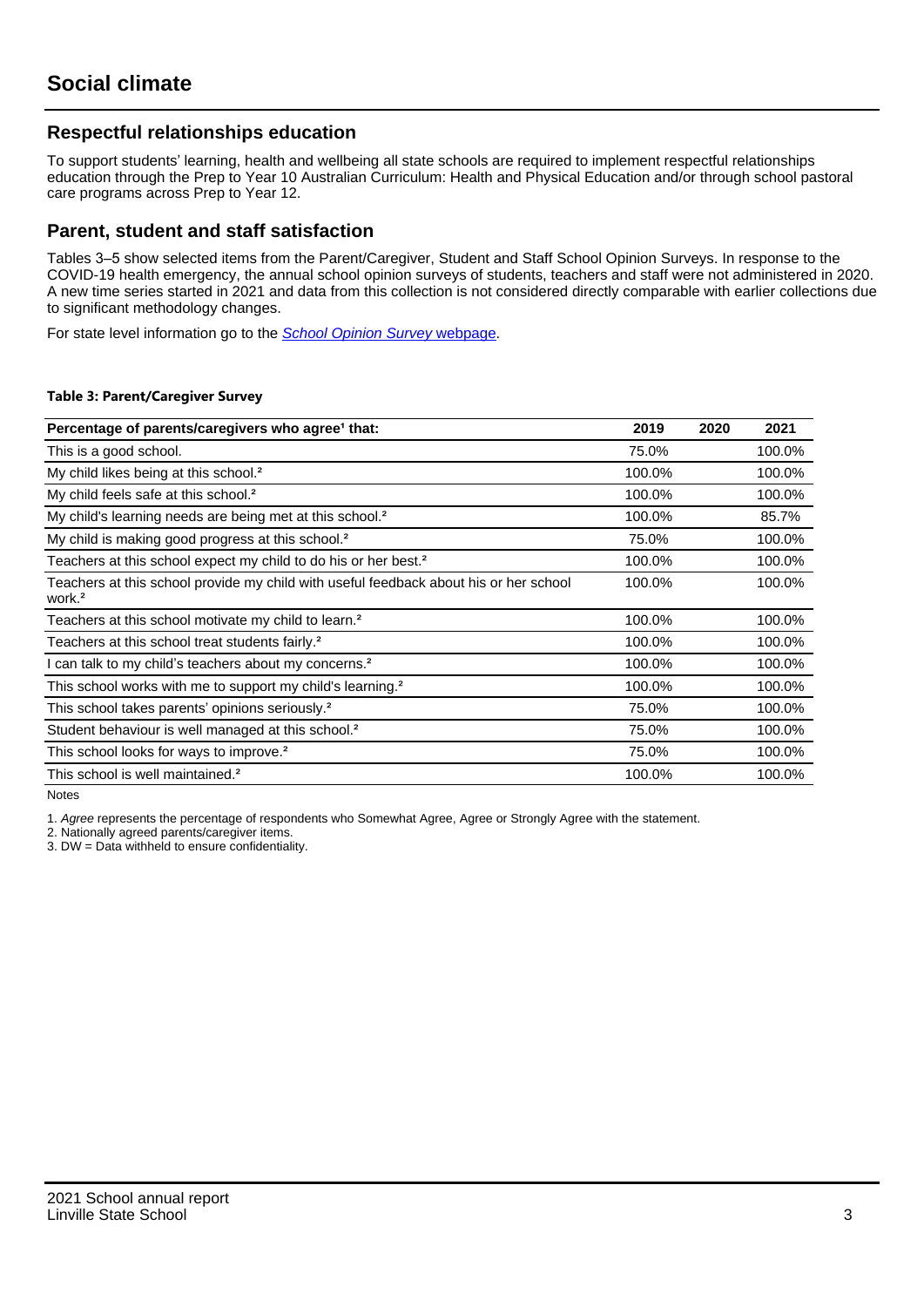### **Table 4: Student Survey**

| Percentage of students who agree <sup>1</sup> that:                            | 2019   | 2020 | 2021   |
|--------------------------------------------------------------------------------|--------|------|--------|
| I like being at my school. <sup>2</sup>                                        | 100.0% |      | 100.0% |
| I feel safe at my school. <sup>2</sup>                                         | 100.0% |      | 100.0% |
| My teachers motivate me to learn. <sup>2</sup>                                 | 90.9%  |      | 100.0% |
| My teachers expect me to do my best. <sup>2</sup>                              | 100.0% |      | 100.0% |
| My teachers provide me with useful feedback about my school work. <sup>2</sup> | 100.0% |      | 100.0% |
| Teachers at my school treat students fairly. <sup>2</sup>                      | 90.9%  |      | 100.0% |
| I can talk to my teachers about my concerns. <sup>2</sup>                      | 81.8%  |      | 100.0% |
| My school takes students' opinions seriously. <sup>2</sup>                     | 90.9%  |      | 100.0% |
| Student behaviour is well managed at my school. <sup>2</sup>                   | 72.7%  |      | 100.0% |
| My school looks for ways to improve. <sup>2</sup>                              | 100.0% |      | 100.0% |
| My school is well maintained. <sup>2</sup>                                     | 100.0% |      | 100.0% |
| My school gives me opportunities to do interesting things. <sup>2</sup>        | 100.0% |      | 83.3%  |

Notes

1. Agree represents the percentage of respondents who Somewhat Agree, Agree or Strongly Agree with the statement.

2. Nationally agreed student items.

3. DW = Data withheld to ensure confidentiality.

## **Table 5: Staff Survey**

| Percentage of staff who agree <sup>1</sup> that:                                                            | 2019      | 2020 | 2021      |
|-------------------------------------------------------------------------------------------------------------|-----------|------|-----------|
| I feel confident embedding Aboriginal and Torres Strait Islander perspectives across the<br>learning areas. | <b>DW</b> |      | <b>DW</b> |
| I enjoy working at this school. <sup>2</sup>                                                                | 100.0%    |      | 100.0%    |
| I feel this school is a safe place in which to work. <sup>2</sup>                                           | 80.0%     |      | 100.0%    |
| I receive useful feedback about my work at this school. <sup>2</sup>                                        | 80.0%     |      | 100.0%    |
| Students are encouraged to do their best at this school. <sup>2</sup>                                       | 100.0%    |      | 100.0%    |
| Students are treated fairly at this school. <sup>2</sup>                                                    | 100.0%    |      | 100.0%    |
| Student behaviour is well managed at this school. <sup>2</sup>                                              | 100.0%    |      | 100.0%    |
| Staff are well supported at this school. <sup>2</sup>                                                       | 60.0%     |      | 100.0%    |
| This school takes staff opinions seriously. <sup>2</sup>                                                    | 60.0%     |      | 100.0%    |
| This school looks for ways to improve. <sup>2</sup>                                                         | 100.0%    |      | 100.0%    |
| This school is well maintained. <sup>2</sup>                                                                | 100.0%    |      | 100.0%    |
| This school gives me opportunities to do interesting things. <sup>2</sup>                                   | 80.0%     |      | 100.0%    |

Notes

1. Agree represents the percentage of respondents who Somewhat Agree, Agree or Strongly Agree with the statement.

2. Nationally agreed staff items.

3. DW = Data withheld to ensure confidentiality.

# **Description of how this school manages non-attendance**

Queensland state schools manage non-attendance in line with the Queensland Department of Education procedures: [Managing Student Absences and Enforcing Enrolment and Attendance at State Schools](https://ppr.qed.qld.gov.au/pp/managing-student-absences-and-enforcing-enrolment-and-attendance-at-state-schools-procedure); and [Roll Marking in State Schools,](https://ppr.qed.qld.gov.au/pp/roll-marking-in-state-schools-procedure) which outline processes for managing and recording student attendance and absenteeism.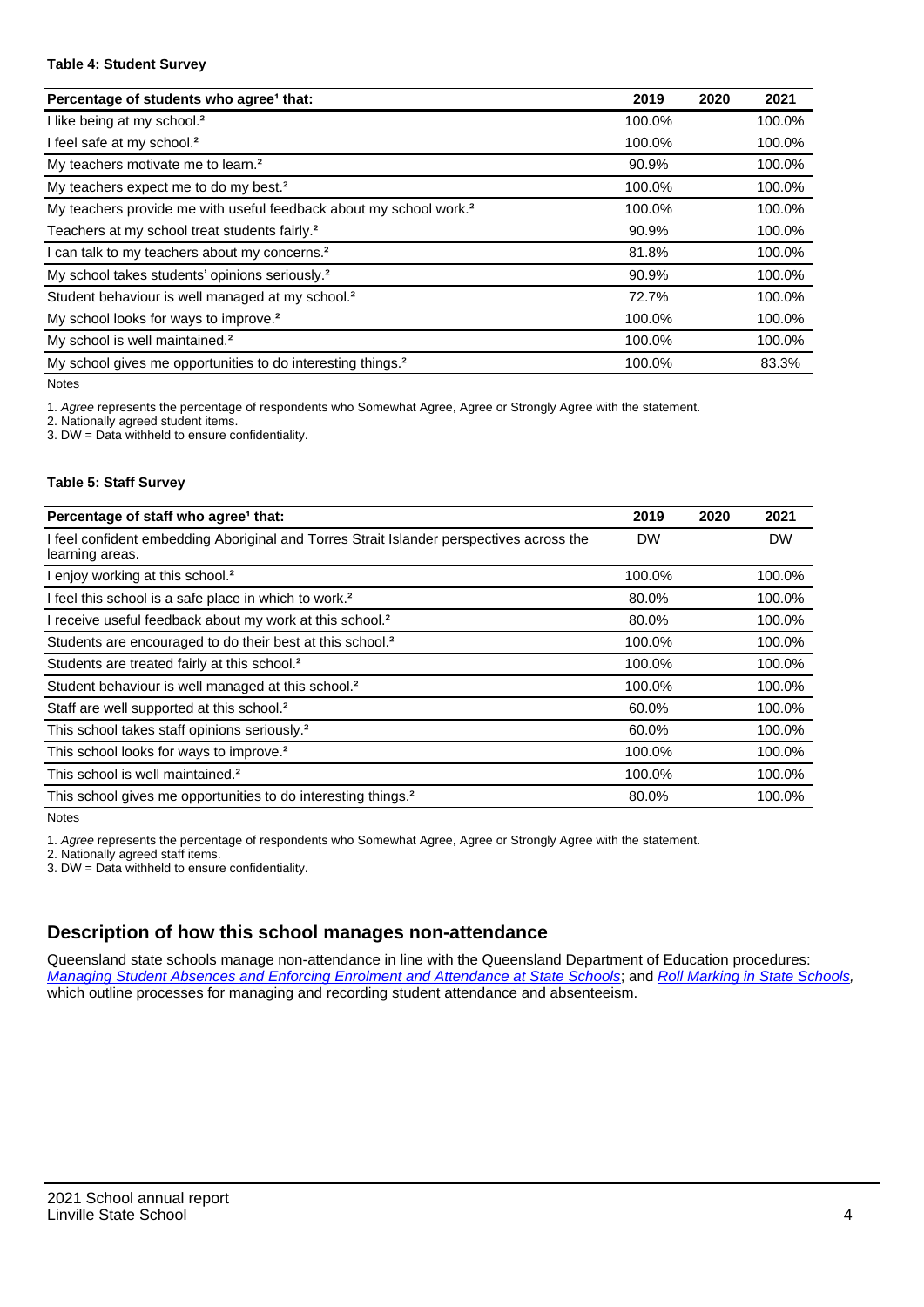## **School disciplinary absences**

### **Table 6: Count of school disciplinary absences at this school**

| Type of school disciplinary absence | 2019 | 2020 | 2021 |
|-------------------------------------|------|------|------|
| Short suspension                    |      |      |      |
| Long suspension                     |      |      |      |
| Exclusion                           |      |      |      |
| Total                               |      |      |      |

Notes

1. School disciplinary absence (SDA) data is a total of short suspensions (1–10 days), long suspensions (11–20 days), exclusions and cancellations. 2. The number of SDAs is not the number of students who received an SDA as one student may be suspended several times in a school year. Each time a student is suspended it is recorded as an additional SDA. The data does not reflect the outcomes of appeal decisions.

3. 2020 data was impacted by the COVID-19 health emergency. There were significantly fewer SDAs during the home-based learning period (the first five weeks of Term 2) compared to other years.

# **School funding**

## **School income broken down by funding source**

School income, reported by financial year accounting cycle using standardised national methodologies and broken down by funding source is available via the  $My$  School website.

## **How to access our income details**

- 1. Click on the My School link <http://www.myschool.edu.au/>.
- 2. Enter the school name or suburb of the school you wish to search.

|--|

3. Click on View School Profile to access the school's profile.



4. Click on Finances and select the appropriate year to view school financial information.

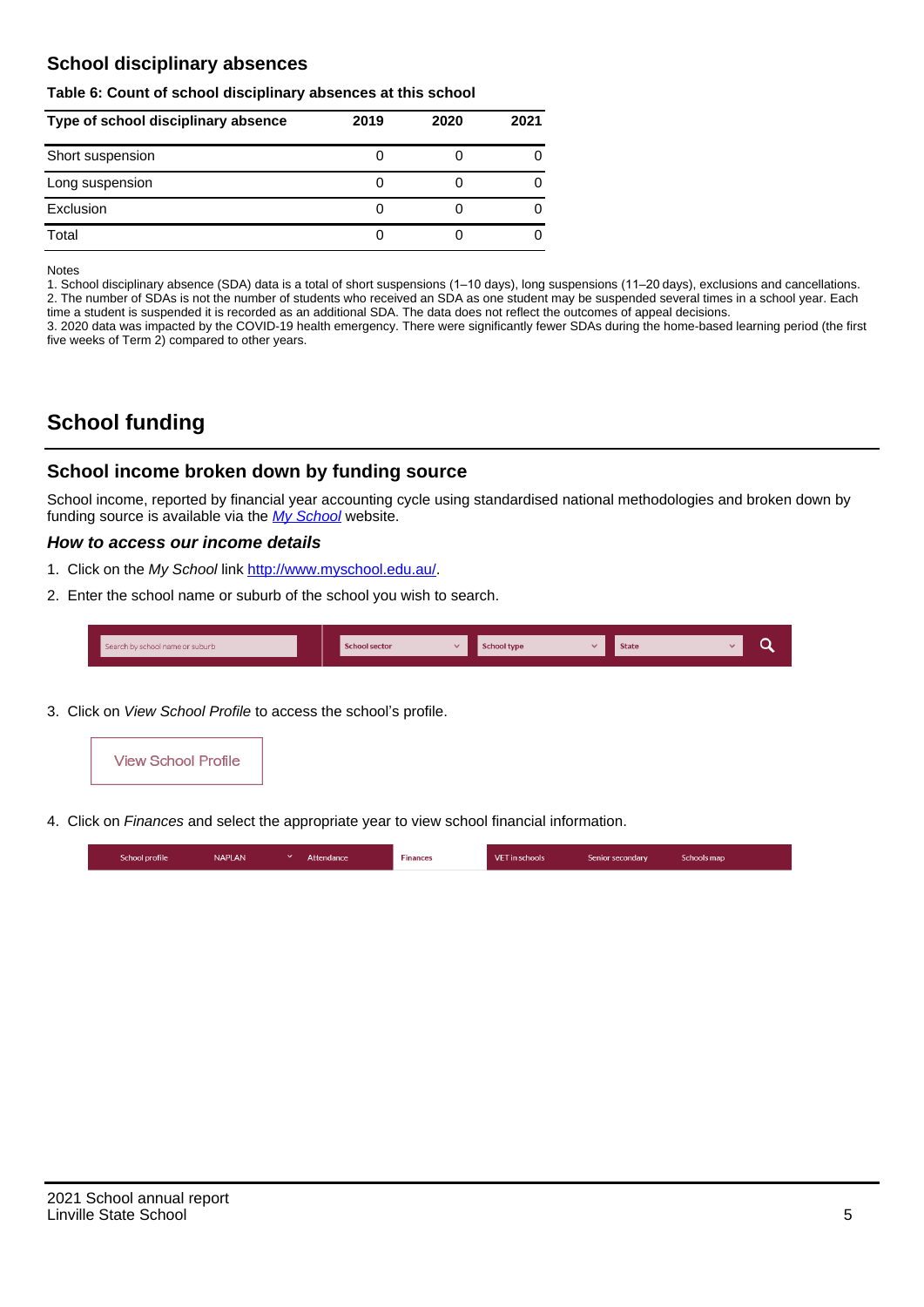# **Teacher standards and qualifications**

The Teacher registration eligibility requirements: Policy (p.1) states:

To be eligible for registration, a person must satisfy the Queensland College of Teachers (QCT) that they meet requirements regarding qualification and experience, or have otherwise met the requirements of the Australian Professional Standards for Teachers (APST). A person must also satisfy the QCT that they are suitable to teach and meet English language proficiency requirements. All these requirements are specified in the Act and the Education (Queensland College of Teachers) Regulation 2005 (the Regulation).

The qualifications required for teacher registration are successful completion of either -

- (a) a four-year initial teacher education program including teacher education studies of at least one year (e.g. a Bachelor of Education, or a double Bachelor degree in Science and Teaching) or
- (b) a one-year graduate initial teacher education program following a degree (e.g. a one-year Graduate Diploma of Education (Secondary) after a three-year Bachelor degree) or
- (c) another course of teacher education that the QCT is reasonably satisfied is the equivalent of (a) or (b). These are considered on a case-by-case basis.

For more information, please refer to the following link:

• <https://www.qct.edu.au/registration/qualifications>

# **Workforce composition**

## **Staff composition, including Indigenous staff**

## **Table 7: Workforce composition for this school**

|                    | <b>Teaching staff</b> |      | Non-teaching staff |      |      | Indigenous staff |      |      |      |
|--------------------|-----------------------|------|--------------------|------|------|------------------|------|------|------|
| <b>Description</b> | 2019                  | 2020 | 2021               | 2019 | 2020 | 2021             | 2019 | 2020 | 2021 |
| Headcount          | <5                    | <5   | <5                 |      | <5   | <5               |      |      |      |
| <b>FTF</b>         | <5                    | <5   | <5                 | <5   | <5   | <5               |      |      |      |

Notes

1. Teaching staff includes school leaders.

2. Indigenous refers to Aboriginal and Torres Strait Islander people of Australia.

3. FTE = full-time equivalent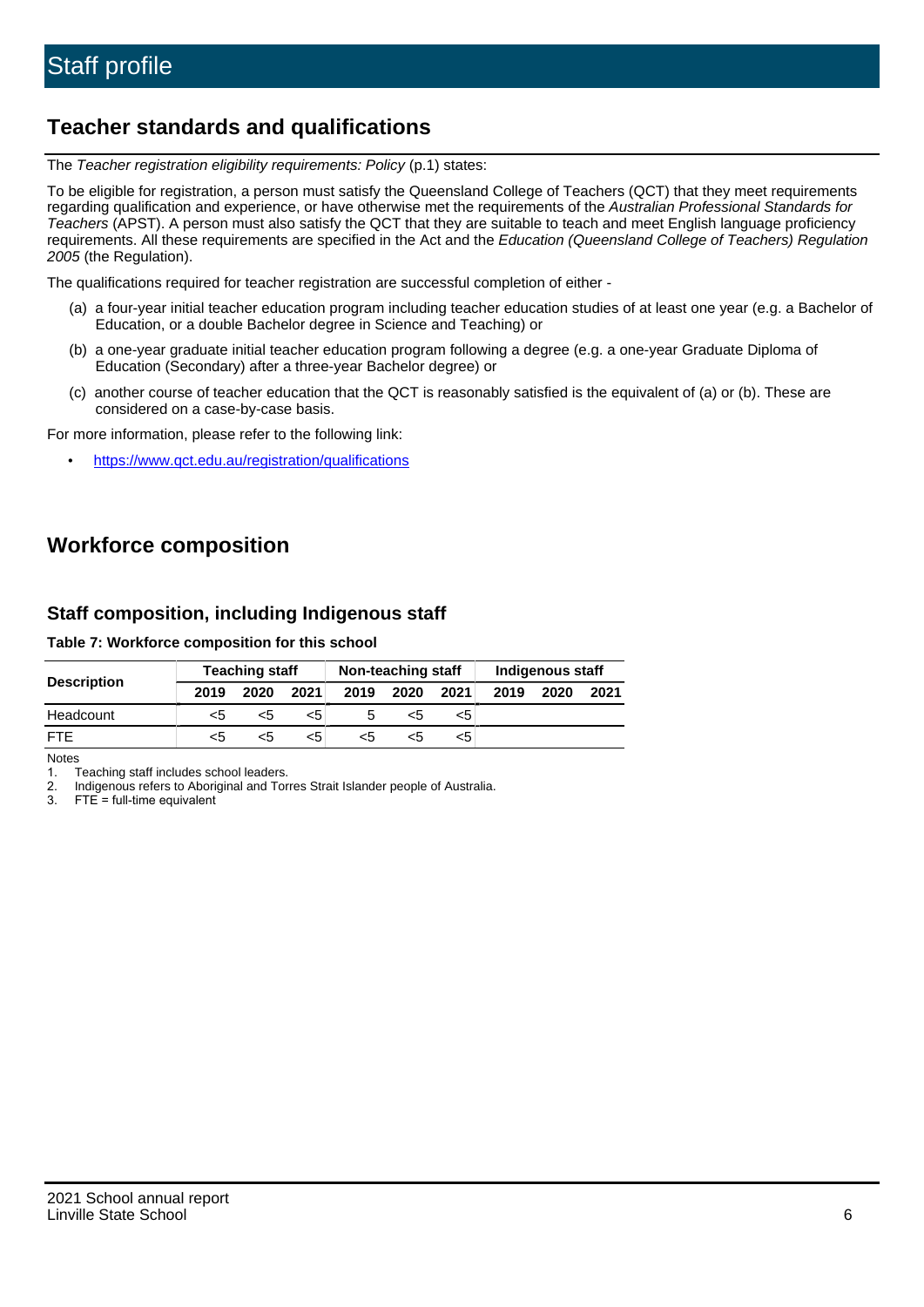# **Key student outcomes**

## **Student attendance**

Tables 8–9 show attendance rates at this school as percentages. In 2020, the COVID-19 health emergency affected student attendance in Queensland Government schools. Comparisons between 2020 and other years' attendance data should not be made.

#### **Table 8: Overall student attendance at this school**

| <b>Description</b>                                  | 2019 | 2020 | 2021 |
|-----------------------------------------------------|------|------|------|
| Overall attendance rate for students at this school | 82%  | 93%  | 92%  |

Notes

1. The attendance rate is the full- and part-time days attended as a percentage of enrolled school days.

2. Full-time students only.

#### **Table 9: Student attendance rates for each year level at this school**

| <b>Year Level</b> | 2019      | 2020      | 2021      |
|-------------------|-----------|-----------|-----------|
| Prep Year         | <b>DW</b> | <b>DW</b> | 92%       |
| Year 1            | 78%       | 95%       | <b>DW</b> |
| Year 2            | <b>DW</b> | 88%       | <b>DW</b> |
| Year <sub>3</sub> | 79%       | 97%       | 90%       |
| Year 4            | 92%       | 91%       | <b>DW</b> |
| Year 5            | 84%       | 100%      | 90%       |
| Year <sub>6</sub> | 87%       | 96%       | 95%       |

Notes

1. The attendance rate is the full- and part-time days attended as a percentage of enrolled school days.

2. Full-time students only.

3. DW = Data withheld to ensure confidentiality